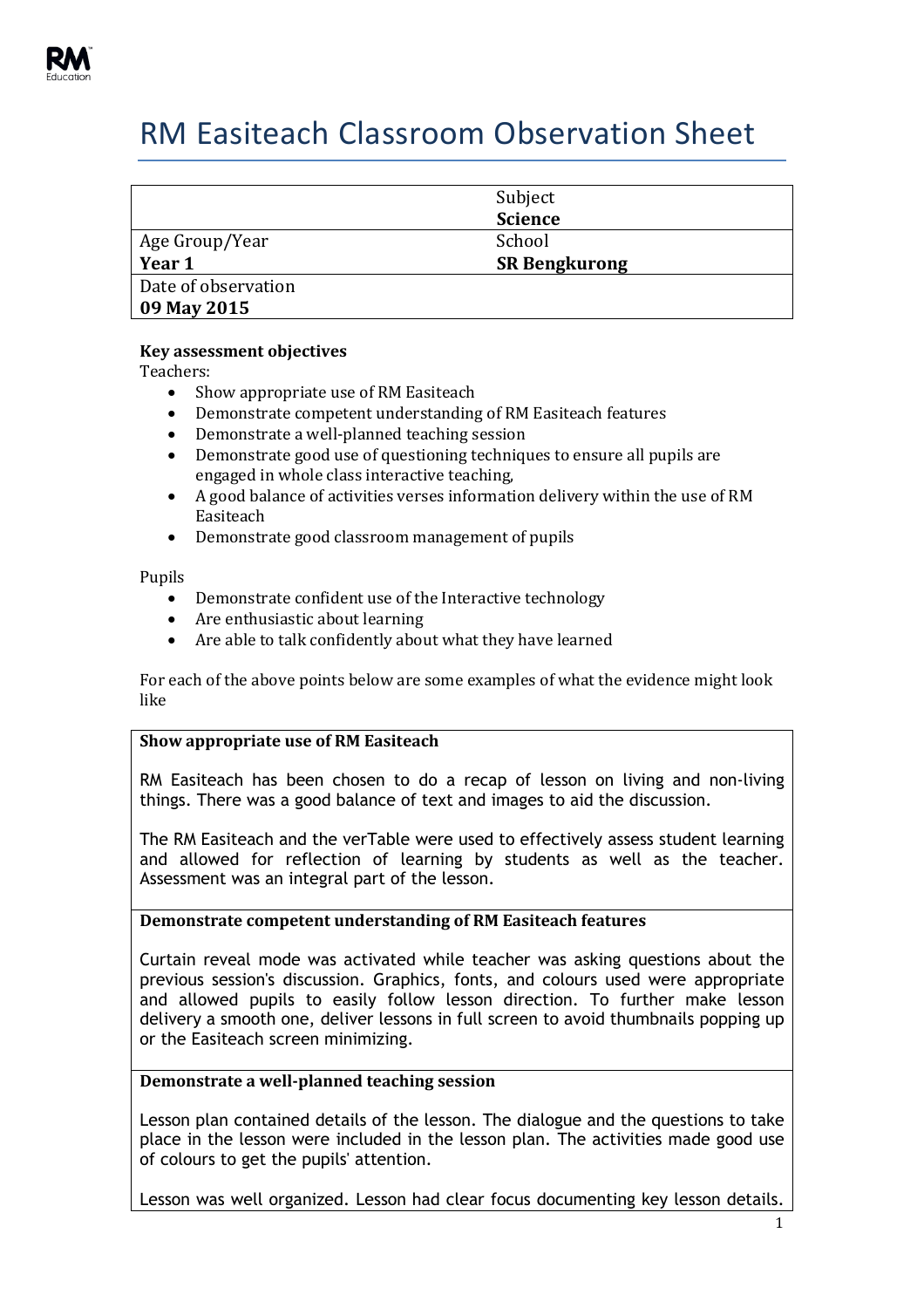

Lesson delivery had a smooth flow with no disruptions. Use of shortcuts and links are maximized to provide efficient and effective transitions with no lost learning time.

The lesson had a variety of assessment strategies that were valid and appropriate for the content and for the class size.



**Demonstrate good use of questioning techniques to ensure all pupils are engaged in whole class interactive teaching**

Teacher asked good questions. Questions were clear, concise, and appropriately directed. As a result, Pupils were able to answer teacher's questions easily and confidently without necessarily being led to the answer.

**A good balance of activities verses information delivery within the RM Easiteach** 

There was a student-centered use of board for most of the lesson. Numerous pupils had multiple opportunities to interact with board manipulating objects/completing activities. The activities were carefully thought of and maximised the use of interactive technologies.

The activity that asked pupils to encircle living and non-living things allowed pupils to observe and make an assessment on the image shown on the screen.

# **Good classroom management of pupils**



Randomizer was used to select pupils to answer on the board. When a pupil couldn't answer anymore, the teacher encouraged other pupils to help their classmate. Pupils were also asked to choose a friend to answer next, with the boys and girls to be called alternately.

Pupils' off task behaviour was dealt with by either a look or a redirection which resulted in pupils getting back on task.

## **Pupils demonstrate confident use of the Interactive technology**

Pupils were confident in using the interactive technologies. They come to the front the moment their names were randomized. Some pupils still need some getting used to with the use of the pen but use of the interactive technologies clearly got the pupils engaged and on-task in the lesson.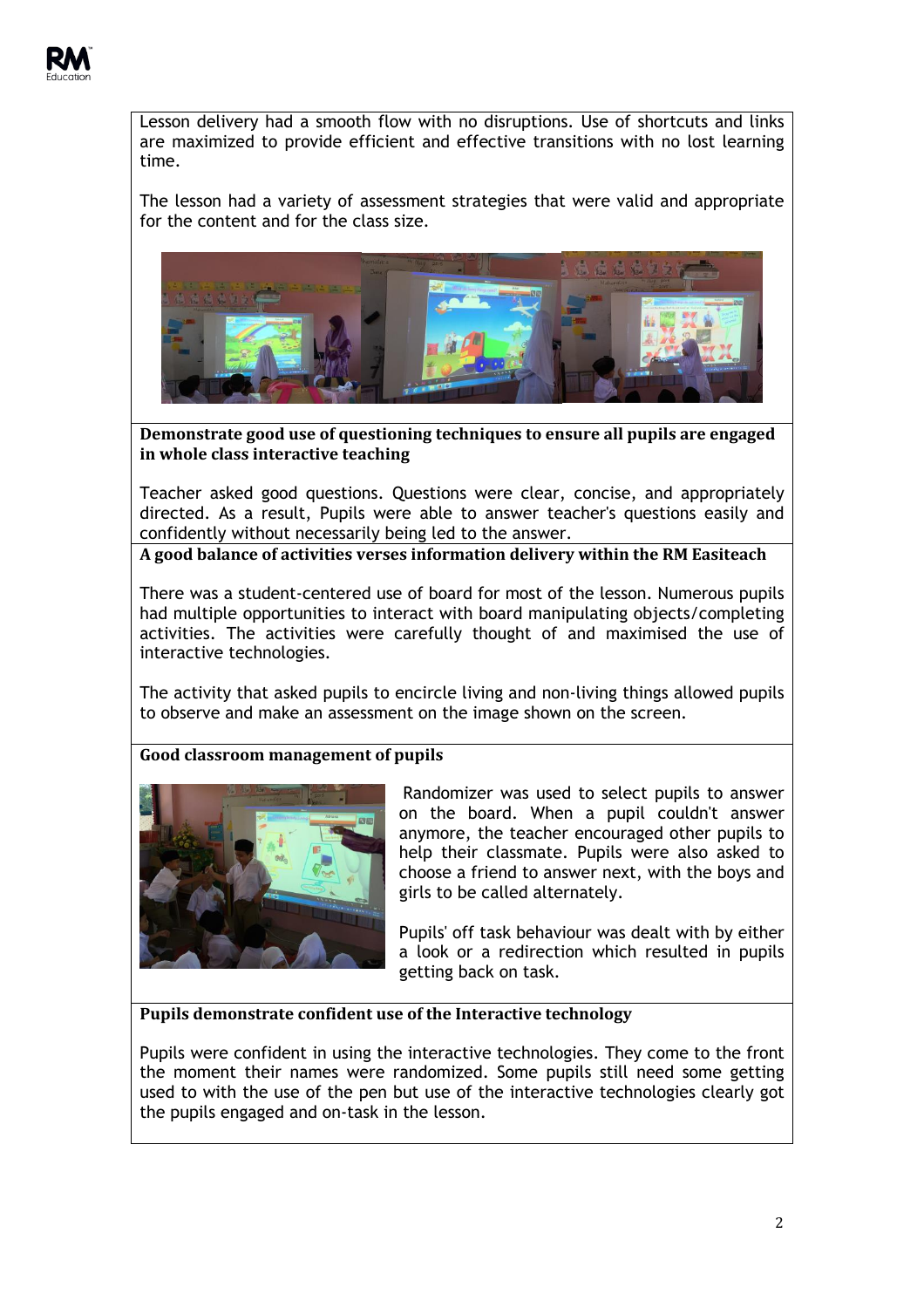

# **Pupils are enthusiastic about learning**

The pupils were enthusiastic about participating in the lesson. The teacher-student rapport was very evident. Pupils are very active and excited to see what's going to happen next. Every time a new page was revealed, the pupils would go, "wow."

## **Pupils are able to talk confidently about what they have learned**

Pupils were very responsive to the teacher and the activities they were asked to do. Pupils were vocal about what they know about the topic and responded very quickly to the teacher's questions. Pupils were able to participate in the cortisone of the activities and were able to identify which ones are incorrect and how they should be corrected.



#### **Tutor comments**

- The teacher did an excellent job in integrating the use of interactive technologies in her lesson. In addition to being able to deliver lesson content with confidence she orchestrated pupils' learning by acting as a guide and a leader. She was able to engage and maintain pupils in active learning. Furthermore, she built upon pupils' existing knowledge and skills when asking them questions and reinforcing the lesson.
- The teacher revealed a good sense of what interactive learning is all about. She used the board to engage the children and was conscious to involve all the children in the learning, not just those who were at the board. For example in the activities, she would ask pupils to look at what the child is answering and would ask them if they think the answer is correct.
- The teacher also used the lesson as an opportunity to enhance numeracy skills by getting the children to count how many living and non-living things they have found in the activity.
- The teacher is recommended to be video recorded during the assessment visit to document an excellent implementation of the interactive technologies in the classroom.

#### **Areas for development**

Deliver lessons in full screen to avoid popping thumbnails on the screen.